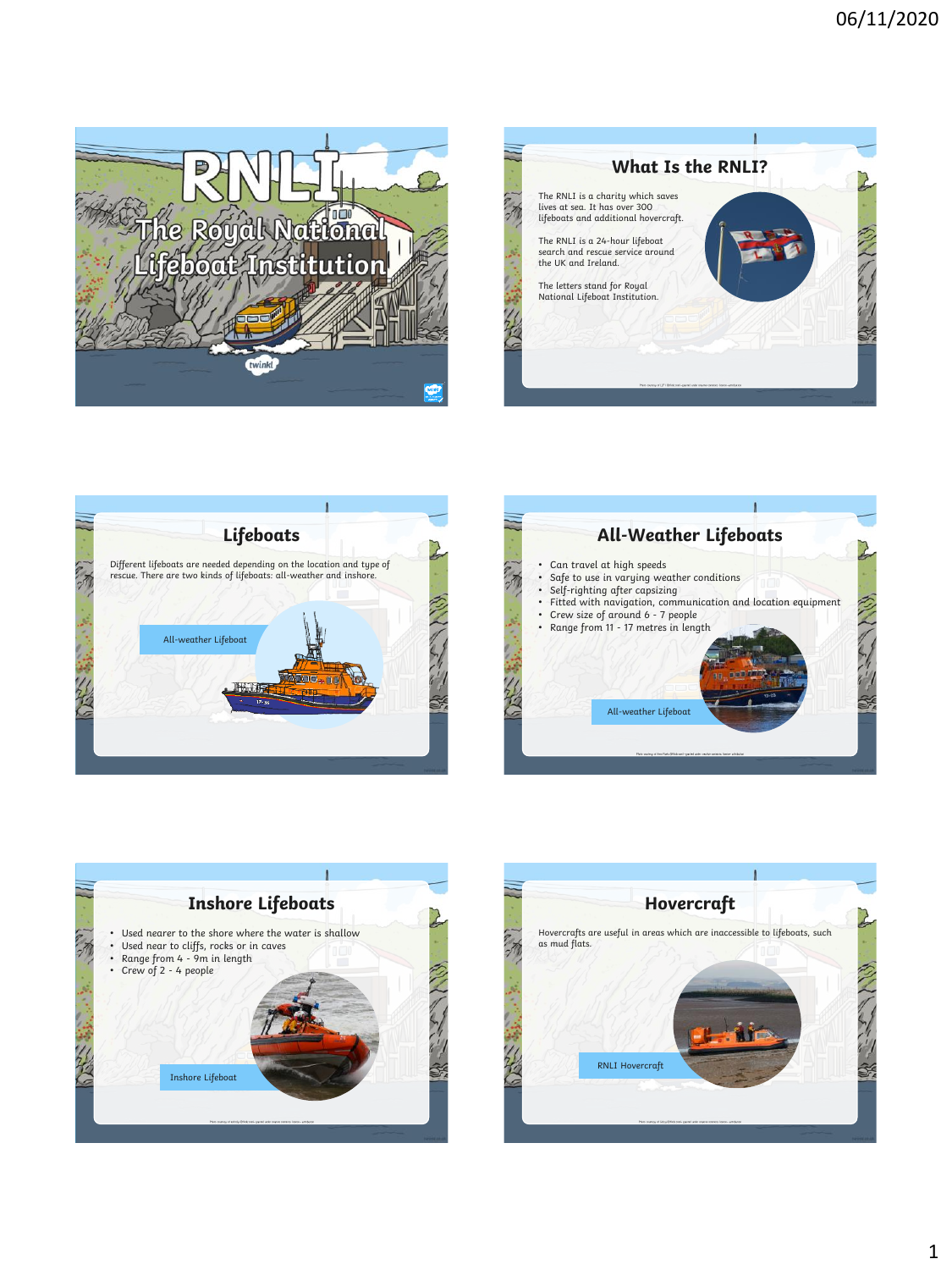

## **Lifeboat Crew**

Most RNLI crew members are volunteers. Volunteers give up their own time and don't get paid. Their work is often dangerous and difficult.

Important roles include:

- coxswain
- mechanic helm
- hovercraft commander
- crew members

**Why do you think individuals might volunteer if they're not getting paid?**



|                                                                                                                                                                                                                                                                                                                           | <b>Lifeboat Crew</b> |  |
|---------------------------------------------------------------------------------------------------------------------------------------------------------------------------------------------------------------------------------------------------------------------------------------------------------------------------|----------------------|--|
| Coxswain                                                                                                                                                                                                                                                                                                                  |                      |  |
| In command of the all-weather<br>lifeboat<br>Responsible for launching the<br>lifeboat and for the safety of<br>crew members<br>Must do everything possible to<br>rescue those in danger<br>Makes sure all equipment is<br>ready for the next rescue<br>Most are volunteers but some<br>are paid to do this job full-time |                      |  |